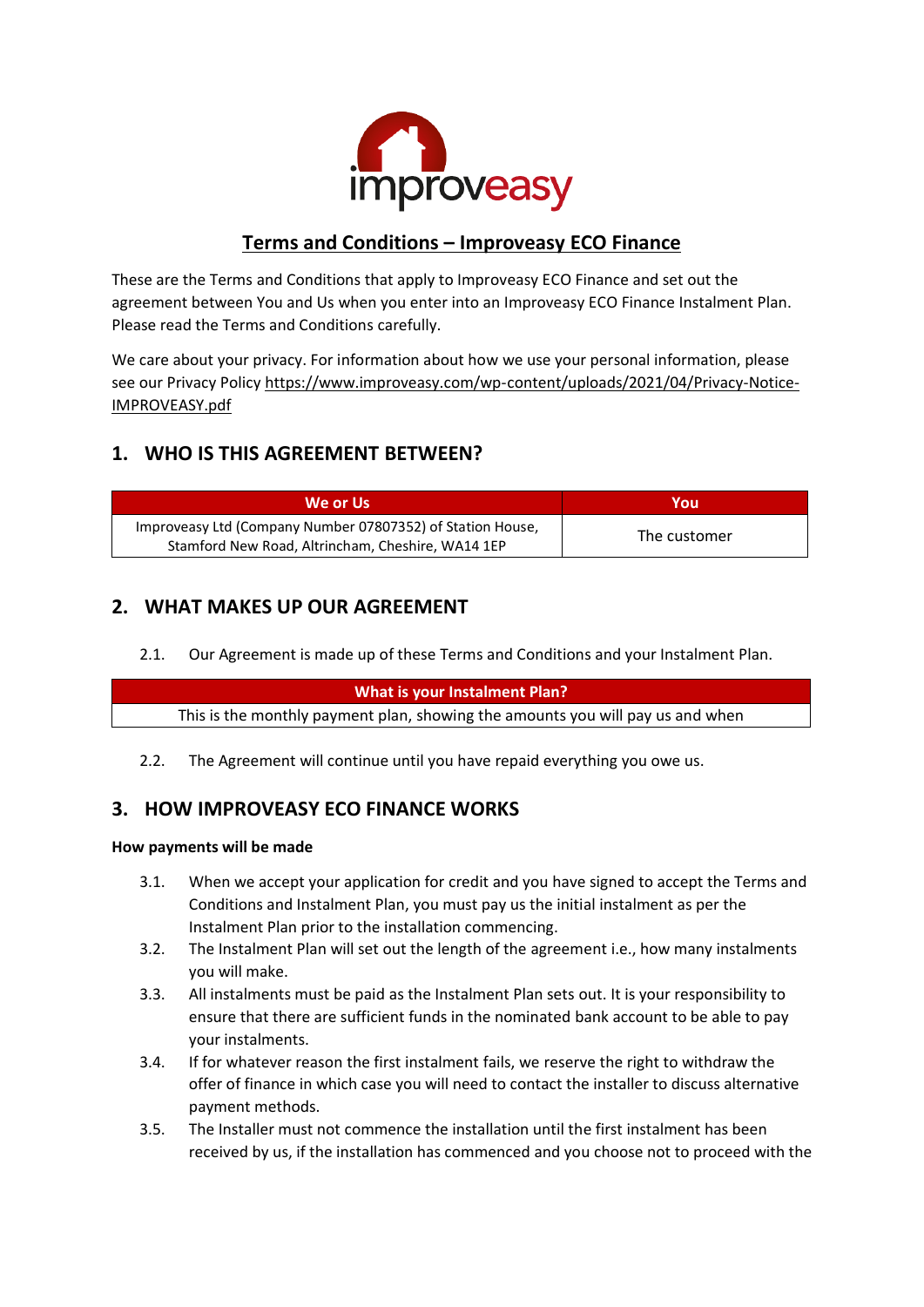finance offer, or the first instalment payment fails you must make alternative arrangements with the installer to pay for the installation.

- 3.6. When we accept your application for credit, the first instalment has been paid, the installation is complete and we have received a Satisfaction Note signed by you and the Installer, the Installer will invoice us, and we will pay the amount specified to the Installer on your behalf. This means you will owe us not the Installer.
- 3.7. You must pay us the amounts set out in your Instalment Plan on the payment due date.
- 3.8. Improveasy ECO Finance is interest free. You will not be charged interest on Improveasy ECO Finance. However, if you are late with any payment, we will charge default fees as follows:

### **What are default fees?**

£7.50 when you miss a payment (capped at £15)

### **When we will take payments**

3.9. The table below explains when we will try to take payment from your nominated bank account.

#### **When will we take a payment?** On the due date as set out in the Instalment Plan

| If we have not been able to take a payment, then we will try again: |  |
|---------------------------------------------------------------------|--|
| 5 days after the due date                                           |  |
| And if still were not able to then again 10 days after the due date |  |
| Then on an ad hoc basis until the payment is successfully taken     |  |

**When will we take the payment for the default fee for a missed payment?** 5 days after the due date And if we were not able to, in accordance with the schedule above

#### **What happens if you miss a payment?**

**It is important that you have enough money available in your account to make the payments set out in your instalment plan. If you are having difficulty making payments, you must contact us.**

- 3.10. If you do not make a payment on time, we will charge default fees and may notify a credit reference agency. This could make it more difficult to obtain credit in future.
- 3.11. We may waive or defer payment of a default fee for one or more Instalment Plan payments but if we do, you will still owe us any payments due under your Instalment Plan, including any default fees for other Instalment Plan payments.
- 3.12. You will be responsible for any fees your bank may charge you if we take, or attempt to take, a payment from your bank account when there are no funds available.
- 3.13. We may appoint a third-party collection agency to collect the amounts you owe us. You may be responsible for the reasonable costs of our collection agents, including our reasonable legal costs.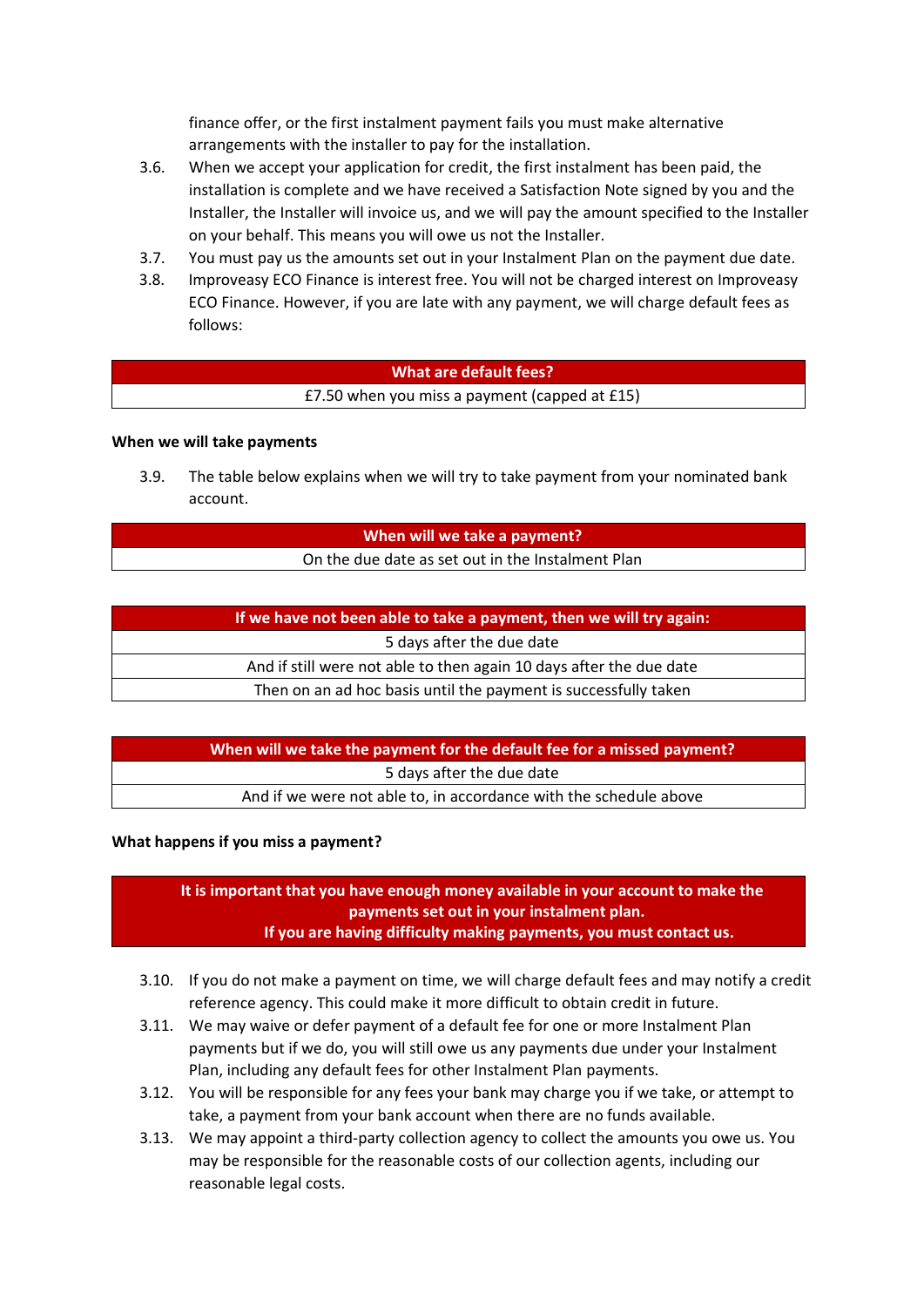- 3.14. You must not set-off or make any other deduction from a payment due under an Instalment Plan for any reason including if you have a dispute or issue with the installer in relation to your purchase.
- 3.15. If the card payment is cancelled or otherwise ceases to be a means by which we can collect payments while payments remain owing, you must provide an alternative payment method or pay the outstanding Improveasy ECO Finance immediately and in full.

### **Can you repay early?**

- 3.16. You can repay all or part of what you owe us early by contacting us via the methods outlined above.
- 3.17. If you repay part of what you owe us early, but you still owe us money, you must continue to make payments under your instalment plan.

### **Your right to cancel**

3.18. You can cancel your Agreement with us and settle any remaining Instalment Plan by contacting us via the methods outlined below in Section 7.

## **4. AFTER INSTALLATION**

- 4.1. If you have any issues with the installation after the Satisfaction Note has been signed you must liaise directly with the Installer who carried out the installation to rectify the issue in the first instance.
- 4.2. Regardless of any dispute or issue with the installer in relation to your purchase you must continue to make the finance repayments as per your Instalment Plan.

## **5. OUR OBLIGATION TO PROVIDE CREDIT**

5.1. We are not required to provide you with credit. When you apply to enter into an Instalment Plan, we will take many different factors into account including information obtained from a Credit Reference Agency. If you are refused credit, we are not obligated to give you a detailed explanation as to why.

## **6. YOUR RESPONSIBILITIES**

- 6.1. You confirm that:
	- 6.1.1. You are over the age of 18.
	- 6.1.2. You have a current UK (United Kingdom) address.
	- 6.1.3. You have authority to provide the payment details to pay the instalments.
	- 6.1.4. the information you have given us is accurate and not misleading.

## **7. HOW CAN WE CONTACT EACH OTHER?**

7.1. If we need to contact you, we will either call or text your mobile number or use the email address you have provided.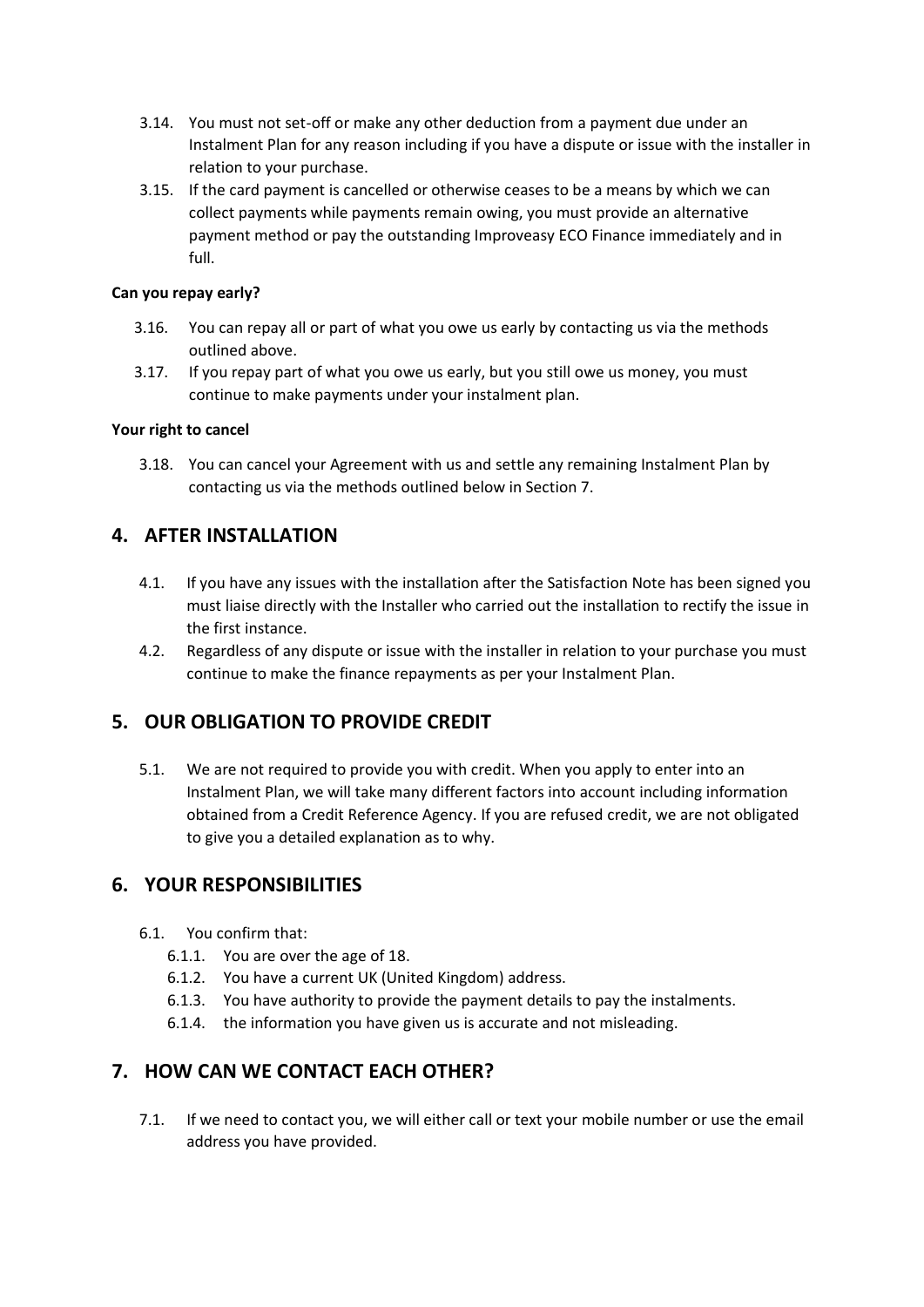- 7.2. You can contact us by phone 0161 513 8138, by email to ecofinance@improveasy.com, by post or by delivery to our office at Consumer & Business Finance Director, Improveasy Ltd, Station House, Stamford New Road, Altrincham, Cheshire, WA14 1EP.
- 7.3. If you change your name, residential address, email address or other contact details you must tell us.

## **8. YOUR PERSONAL INFORMATION**

- 8.1. You agree that we may collect your personal information to identify you, process any applications you make, provide our services to you, and for our own internal business development purposes. If you provide us with consent to do so we may also use your information to let you know about products or services that may interest you. We may also share your information with the participating Installer.
- 8.2. We may obtain a credit report about you and your financial associates in connection with your finance application and you consent to us doing this, a credit reference agency (CRA) may keep a record of your personal information.
- 8.3. A credit reference agency (CRA) may include information about you in credit reports to credit providers (such as us) to assist them in assessing the risk of giving credit, for account management, to trace debtors and for the prevention of fraud and money laundering.
- 8.4. If you fail to meet your payment obligations or if you commit a serious credit infringement, we may be entitled to disclose this to a CRA.
- 8.5. Our Privacy Policy explains how we use your information and sets out your rights to your information. You can find this at [https://www.improveasy.com/wp](https://www.improveasy.com/wp-content/uploads/2021/04/Privacy-Notice-IMPROVEASY.pdf)[content/uploads/2021/04/Privacy-Notice-IMPROVEASY.pdf](https://www.improveasy.com/wp-content/uploads/2021/04/Privacy-Notice-IMPROVEASY.pdf)

## **9. TRANSFERRING THIS AGREEMENT**

- 9.1. You cannot transfer any of your rights and obligations under this agreement without our consent.
- 9.2. We can transfer all our rights and obligations under this agreement to a third party without your consent.

## **10. OUR LIABILITY**

- 10.1. Except where the law says otherwise, our liability to you for any claims arising out of or in connection with this Agreement will be limited to the total value of the Instalment Plan.
- 10.2. Neither of us will have any liability for any indirect, consequential, or economic loss.

# **11. COMPLAINTS**

### **If you have a complaint about our service, please contact us:**

by phone 0161 513 8138, by email to [ecofinance@improveasy.co.uk,](mailto:ecofinance@improveasy.co.uk) by post or by delivery to Consumer & Business Finance Director, Improveasy Ltd, Station House, Stamford New Road, Altrincham, Cheshire, WA14 1EP.